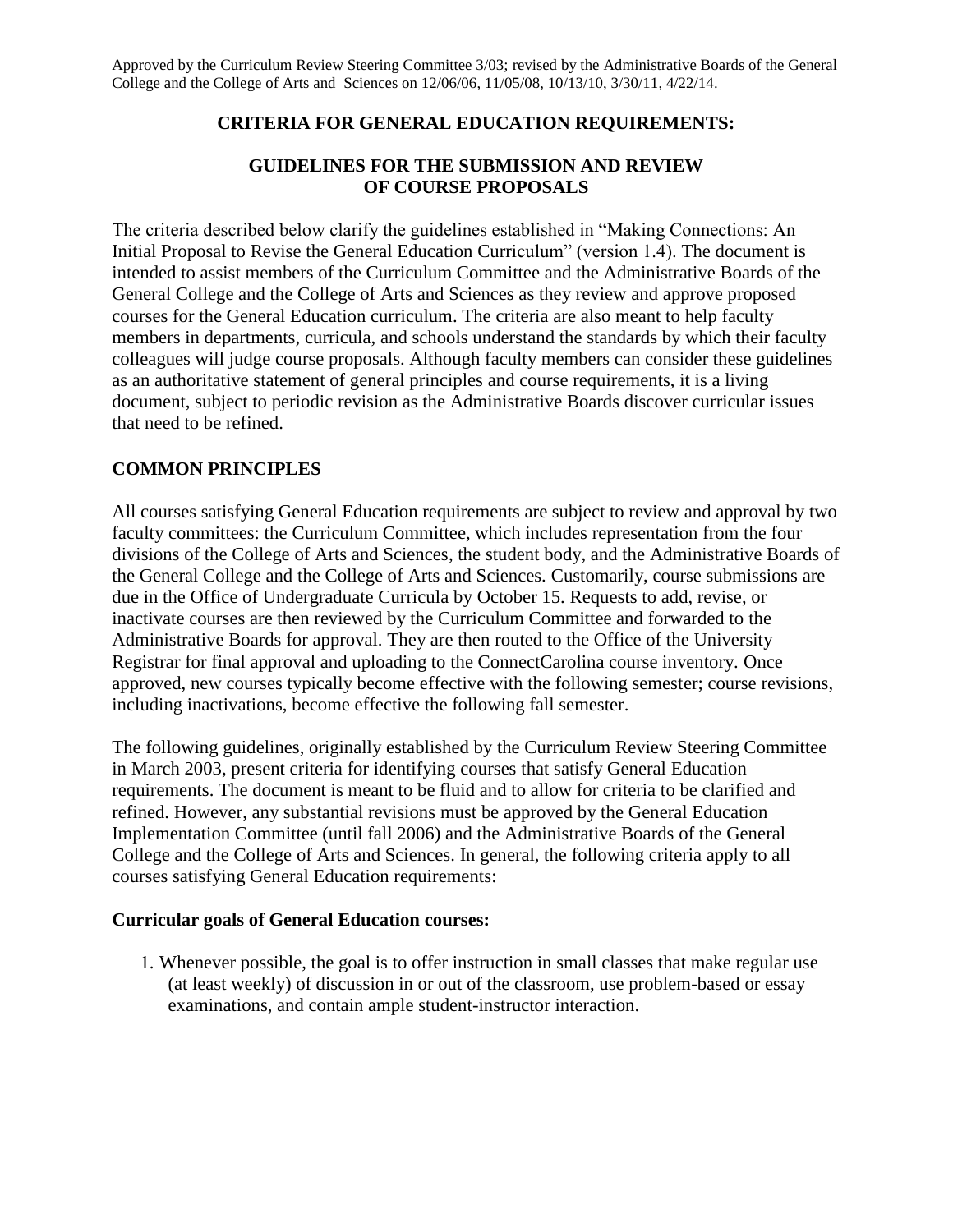- 2. The foundational skills of English composition, quantitative reasoning, and foreign language require small class sizes for effective learning, so 19 to 25 students per class for these entry-level skills courses is desirable.
- 3. Course content and assignments should be significant within the rubric of each particular academic discipline, including but not limited to research papers, electronic projects, substantial creative projects, laboratory reports, mathematical analysis, problem sets, case study analyses, etc. "Significant" should generally be construed to mean at least 10 pages of written work (at least 3000 words) over the course of the semester, excluding pages written for essays on in-class examinations. This written work may consist of several short papers, reading logs, journals, or projects composed in an alternate medium or format, as long as the materials represent the equivalent intellectual investment of 10 pages of written work. Students in classes that typically require little writing (math, some sciences, etc.) must complete other work (homework exercises, lab reports, etc.) equivalent to 10 pages of writing by virtue of the intellectual labor expended. Take-home examinations that take the form of an instructor-assigned essay or essays may count toward fulfilling this requirement.

Implementing the 10-page writing requirement (or other work involving equivalent intellectual effort) can be challenging in large classes without teaching assistants or graders. Instructors are free to relax the standard in classes that exceed 60 students without a teaching assistant or classes that exceed 80 students without a grader. In no case, however, should students receive General Education credit for a course in which they have not completed a significant project designed to help them interpret for themselves, not just for the instructor, what the course teaches.

#### **Additional requirements for General Education courses:**

- 1. Final exams are mandatory for all undergraduate courses (courses numbered 100 through 699). Because the final exam period contributes instructional contact hours for all undergraduate courses, only the Office of the Provost can grant an exception to this University policy. Courses with one hour of academic credit may administer their final exams during the last class period; all others must follow the published Final Examination Schedule. First Year Seminars and composition courses are exempt from the requirement of an in-class final exam; Experiential Education and composition courses may have some form of final project or final evaluation of student work in lieu of a traditional final exam. Instructors assigning take-home exams, presentations, or final papers as substitutes for a traditional final exam must have the permission of the department/curriculum chair and must make the assignment due at a final meeting of the class, held according to the published Final Examination Schedule; this class may serve to debrief the exam, provide additional instruction, or sum up the semester.
- 2. No courses that satisfy General Education requirements may be taken Pass/D+/D/Fail, with the exception of the lifetime fitness (LFIT) requirement and some Experiential Education courses that are only offered as Pass/ Fail courses.
- 3. No General Education requirements may be satisfied with Independent Studies, Internships, Special Topics, Directed Readings, or similar courses with variable content.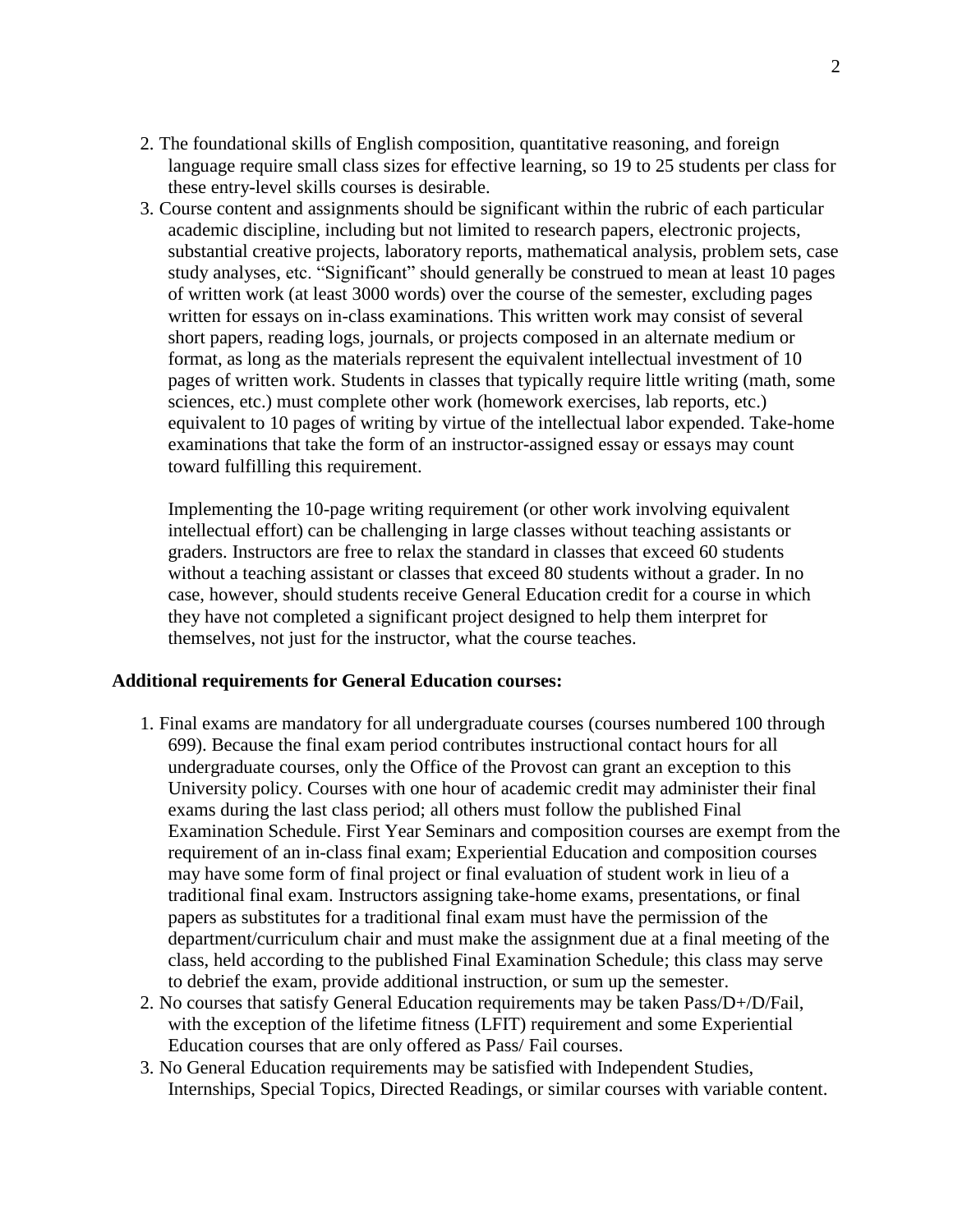The only exceptions are some Experiential Education courses, as specified within that description in this document.

- 4. No more than two General Education designations, as the norm, will be approved for any new or revised course. Courses that meet more than one General Education requirement may do so only in so far as reasonable and practicable, given the amount of time this document stipulates for focusing on particular course content or methods.
- 5. Foundations, Approaches, and Connections courses may fulfill requirements for a major and minor, unless a department, curriculum, or school specifies otherwise. A course can meet only one Approaches requirement but may also meet one additional Connections requirement. A Connections course may meet one Approaches requirement or a second Connections requirement. Foundations courses may not fulfill either Approaches or Connections requirements, with one exception: a second Quantitative Reasoning (QR) Foundations course may satisfy the Quantitative Intensive (QI) Connections requirement.
- 6. The General Education Implementation Committee designed a two-letter system to identify each General Education requirement. The two-letter identifiers are included below in parentheses at the first mention of each requirement. A listing of courses fulfilling each General Education requirement appears annually in the *Undergraduate Bulletin* and online under Browse Course Catalog in the Self-Service section of ConnectCarolina.
- 7. The University recognizes only one authoritative source for all course information: the Office of the University Registrar. This office maintains the course inventory, which is available through ConnectCarolina and the *Undergraduate Bulletin*. Changes in the course inventory or in the details of a particular course must have the approval of the Administrative Boards of the General College and College of Arts and Sciences. Though departmental and curricular websites may be popular sources for information about courses, majors, minors, and degree requirements, they can be inaccurate, misleading, and out of date. To avoid confusion and misinformation, departments and curricula should provide on their websites a direct link to the online *Undergraduate Bulletin*.

### **FOUNDATIONS COURSES**

### *English Composition and Rhetoric* **(CR)**

Effective in fall 2012, first-year and transfer students entering Carolina are required to take, or transfer in, a three-credit course (ENGL 105) in college-level written and oral argumentation, composition, research and information literacy, and rhetorical analysis. ENGL 105 introduces students to several disciplinary contexts for written work and oral presentations required in college courses. ENGL 105I ("I" for "interdisciplinary") introduces students to one specific disciplinary context—natural sciences, social sciences, humanities, law, business, or medicine for such written and oral assignments.

Students will not receive placement or By-Examination credit for the CR requirement.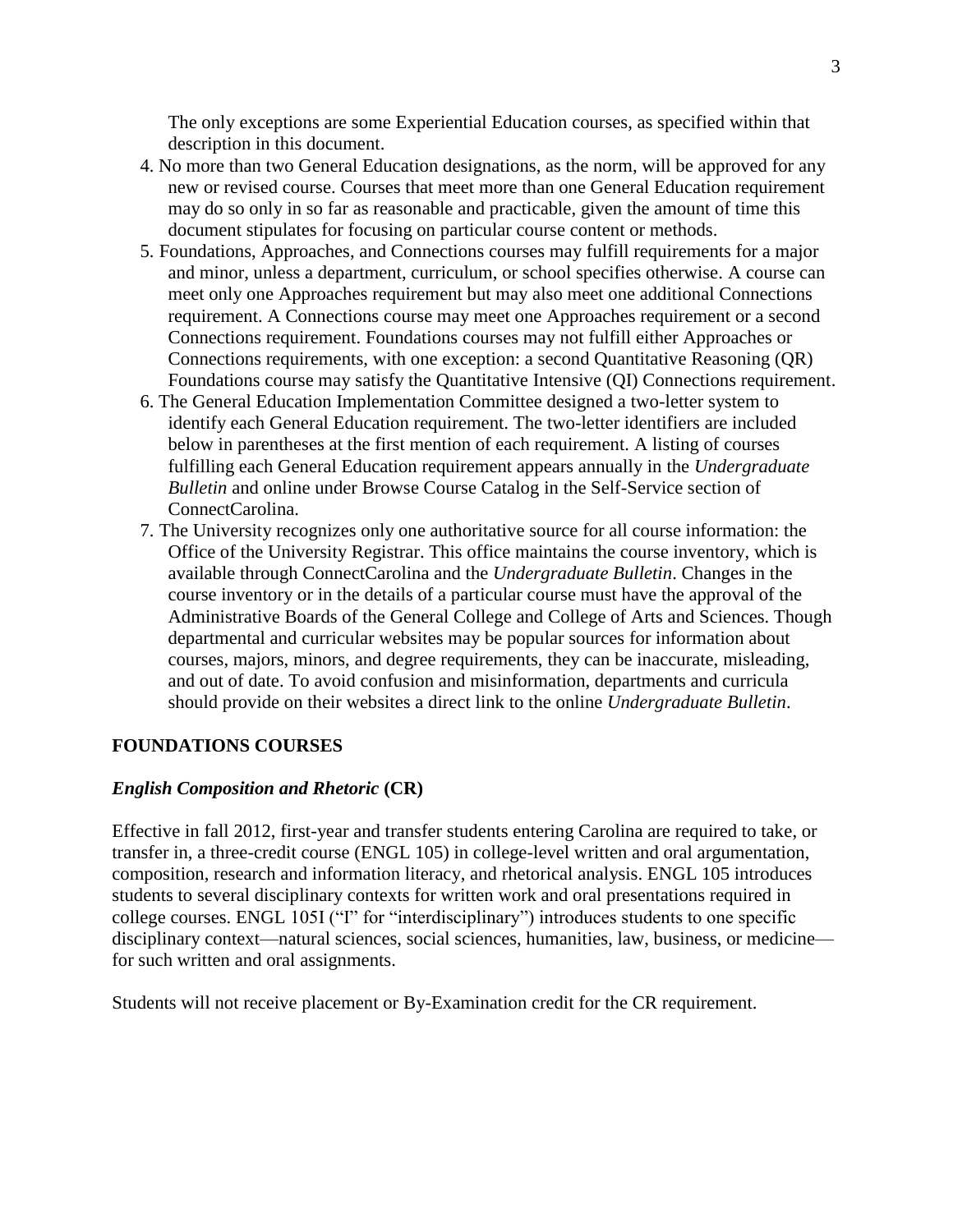Course Goals for ENGL 105

- 1. Assess the rhetoric of the natural sciences, social sciences, and humanities
- 2. Generate discipline-specific rhetoric in the relevant genres
- 3. Conduct secondary research using academic databases
- 4. Present research to different audiences
- 5. Communicate research in writing, in speech, and through visual elements

In addition to these primary goals, ENGL 105 and 105I provide guided practice with the following college-level communication skills:

- a. Identifying similarities and differences among various purposes and audiences for written and oral communications, and understanding that different contexts require different approaches
- b. Developing effective strategies for planning, drafting, and revising oral and written communications
- c. Mastering the technical aspects of writing and speaking (including standard spelling, punctuation, and grammar) in the context of academic work
- d. Incorporating appropriate source material in written and oral presentations according to the conventions, methodologies, and values of particular disciplines; this includes learning how to distinguish between scholarly and non-scholarly sources, evaluating electronic resources, avoiding plagiarism, and using standard citation and reference formats
- e. Using graphic and audiovisual materials effectively as part of oral and written presentations
- f. Developing oral delivery skills suitable to the topic, purpose, and audience, and adapting delivery to audience responses
- g. Reading and listening critically by discerning main ideas, identifying and evaluating supporting details, assessing the acceptability of evidence and the validity of arguments, recognizing explicit relationships among ideas, and gaining confidence in the ability to pose and respond to questions and comments concisely; this includes learning to detect biases in the student's own messages and in arguments and evidence put forward by others
- h. Working effectively on collaborative projects

Students admitted to UNC-Chapel Hill with English-language deficiencies are offered appropriate instruction in small-enrollment classes tailored to their particular needs before being permitted to begin ENGL 105.

# *Foreign Language (FL)*

All students must successfully complete level 3 of a foreign language, except as noted below. In an increasingly interconnected world, a secure ability to use and understand at least one language other than English and an acquaintance with the cultures and peoples employing that language is highly desirable. Students should therefore learn

1. To communicate directly, orally and in writing, with speakers of the acquired second language.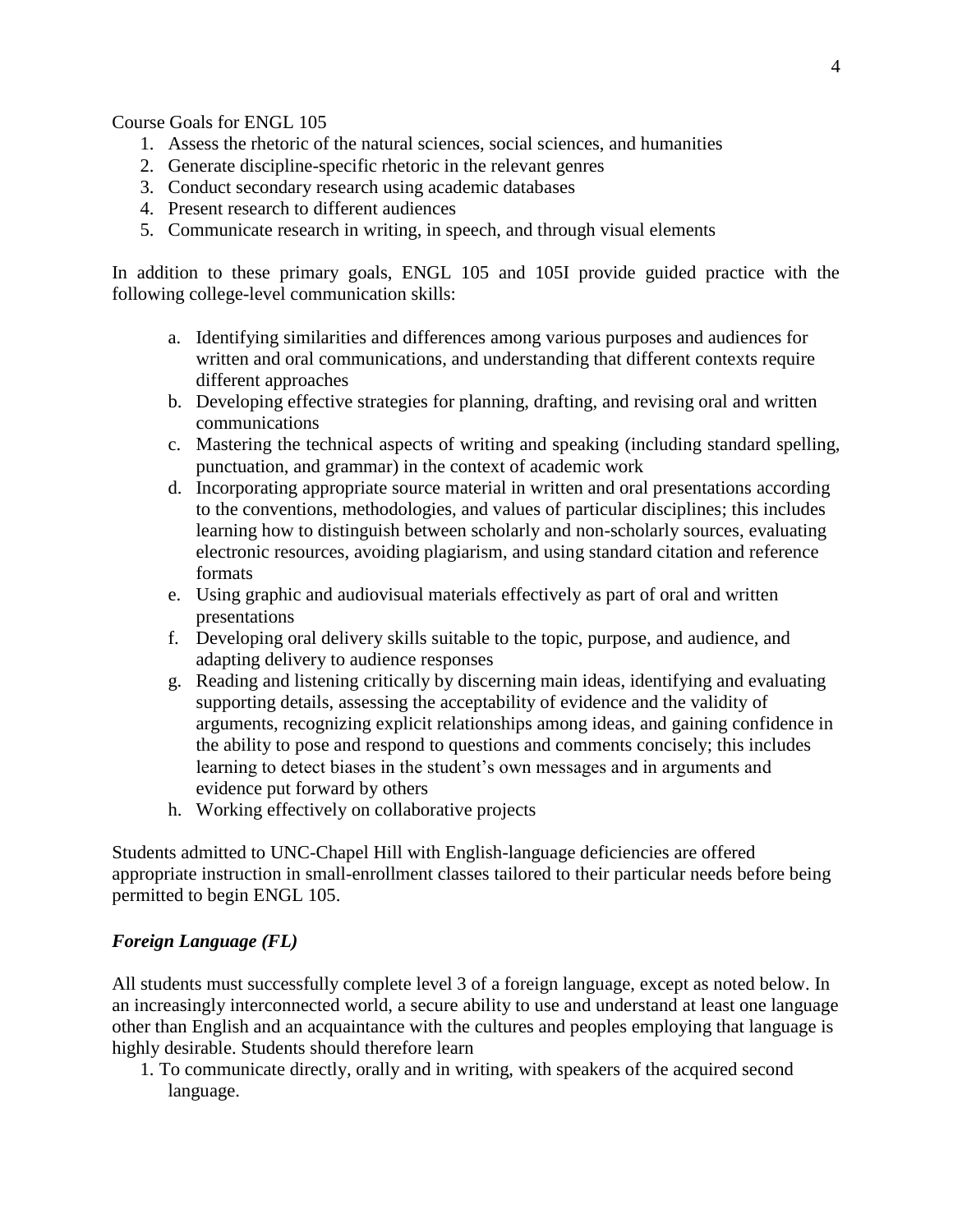- 2. To read and understand texts of average complexity written by and for native speakers of the second language.
- 3. To be conversant with the behavioral norms and cultural practices—frequently quite different from ours—of the relevant speech community.

It is highly desirable that level 3 language courses include content to enhance cultural understanding (analysis of the culture of a society, nation, or region in which the language is spoken) and introduce students to the challenges and complexities of understanding different societies and cultures.

# **Exceptions to the requirement of level-3 competence are the following:**

- 1. Students who place into level 4 have demonstrated level-3 competence and satisfied the requirement.
- 2. Students who place beyond level 4 are exempt from this requirement.
- 3. Students who place into level 1 of the language studied in high school (and who continue study in that language) must successfully complete level 3, but will not receive credit toward graduation for level 1.
- 4. Successful completion of ENGL 105 satisfies this requirement for nonnative speakers of English.

# *Quantitative Reasoning (QR)*

Every student is required to take, or have Advanced Placement or transfer credit for, a course in the mathematical sciences in which the central goal is to develop skills and understand concepts in these fields. These courses should also extend students' abilities to think critically about, and with, the numerical information they encounter daily. The successful student should be able to recognize quantitatively unreasonable solutions or conclusions, and demonstrate facility in using numbers.

Courses satisfying this requirement must focus on mathematics, data analysis, statistics, computing, probability, or modeling. Students should recognize situations in which quantitative methods can be used to model and solve problems and identify the appropriate tools to use in formulating and solving a particular problem. The content of the course should be explicitly quantitative and directed toward the development of skill in the use of those tools at a level beyond that required for admission to the University.

# *Lifetime Fitness (LF)*

Every student must take one (but only one) one-hour academic course that combines instruction in life-long health and wellness with instruction in, and practice of, a sport or physical activity that can be sustained for life.

1. A substantial portion of the course should be devoted to a specific physical activity or sport and include instruction in the rules and history of the sport or physical activity on which written examinations can be based.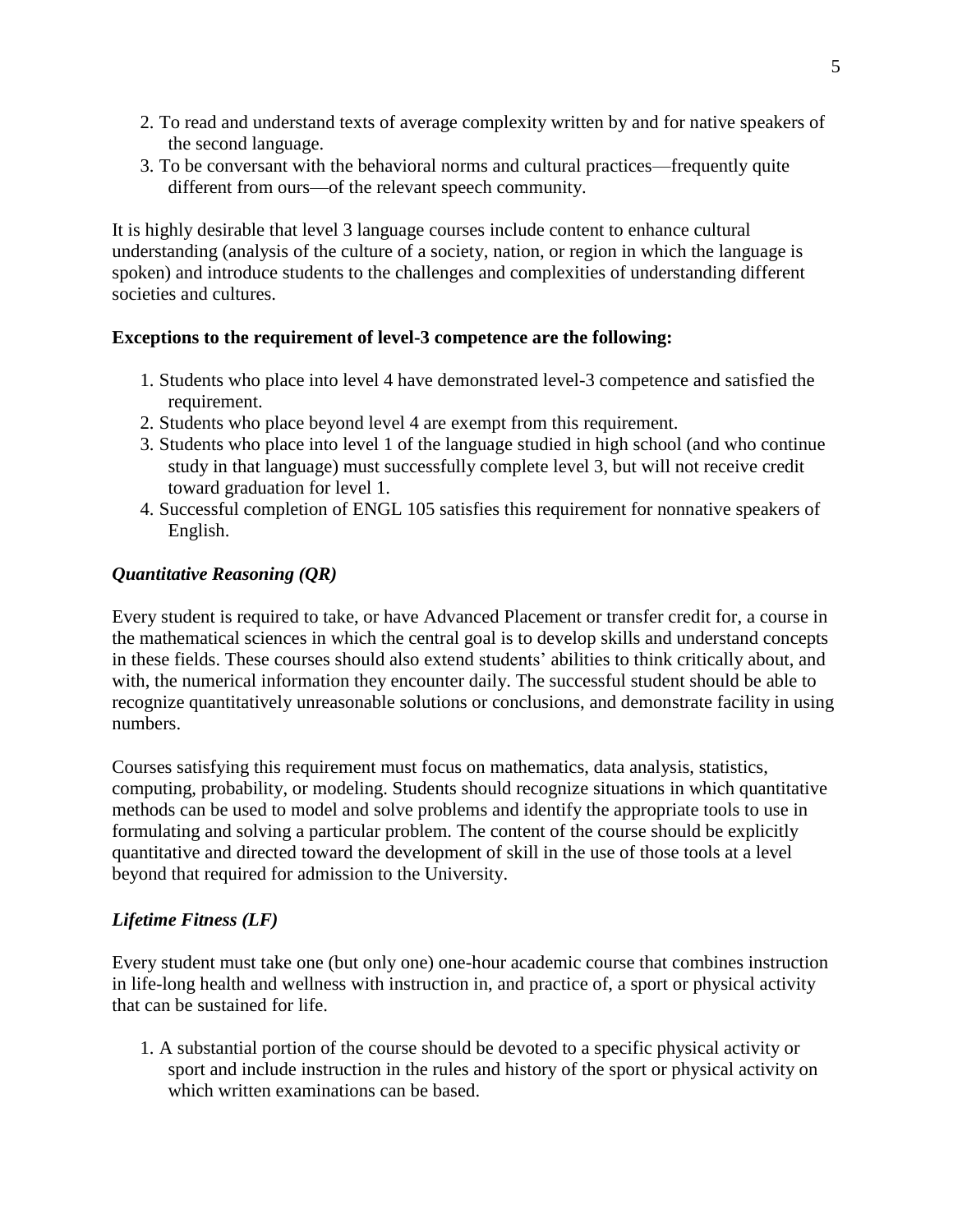- 2. The course must also contain engagement in the sport or activity.
- 3. At least one quarter of the course should be devoted to developing healthy behaviors related to physical exercise and well-being. An ideal course would continually connect these healthy behaviors to the specific sport or activity.
- 4. Because the course will carry academic credit, it must include a written final exam as is required in all undergraduate courses. The course grade cannot be based solely on skill level in a sport or physical activity.

# **APPROACHES COURSES**

### *Physical and Life Sciences (PL and PX)*

Students must take two courses in science, at least one of which has a required laboratory component. Some lecture courses may be taken singly for three credit hours as PL courses or combined with an optional matching laboratory of an additional credit hour and PX credit. Science courses combining lecture and required laboratory components normally offer four hours of PX credit. Courses fulfilling the Physical and Life Sciences requirement emphasize a physical science, a life science, the scientific basis of technology, or a combination of these topics.

- 1. Appropriate courses will focus on scientific content and the scientific method. At the completion of the course students should be able to demonstrate their understanding of a relevant article in a general science magazine, such as *Scientific American*.
- 2. A significant field experience, for academic credit, may be used to satisfy the laboratory requirements if approved by the Administrative Boards. A significant field experience would generally require a minimum of 30 hours in the field.
- 3. Courses may satisfy this requirement if they focus on scientific content but devote a significant amount of time (perhaps one quarter of the course) to the science's broader perspective (e.g., historical development of scientific thought, the social impact and public policy implications of the science, etc.).

### *Social and Behavioral Sciences*

Students must take three courses in social and behavioral sciences, at least one of which emphasizes historical analysis (see below). These three courses must be from at least two different departments or curricula.

### **A. (Non-Historical) Social and Behavioral Sciences (SS)**

- 1. Courses fulfilling the (non-historical) Social and Behavioral Sciences requirement focus on the scientific study of individual or collective behavior. They consider the individual, family, society, culture, politics, or economy.
- 2. "Scientific" here means that instructors draw on established quantitative or qualitative methods of analysis and interpretation. Quantitative methods include, but are not limited to, statistical analysis of data and controlled experiments. Qualitative methods include, but are not limited to, fieldwork, surveys, document analysis, ethnographies, case studies,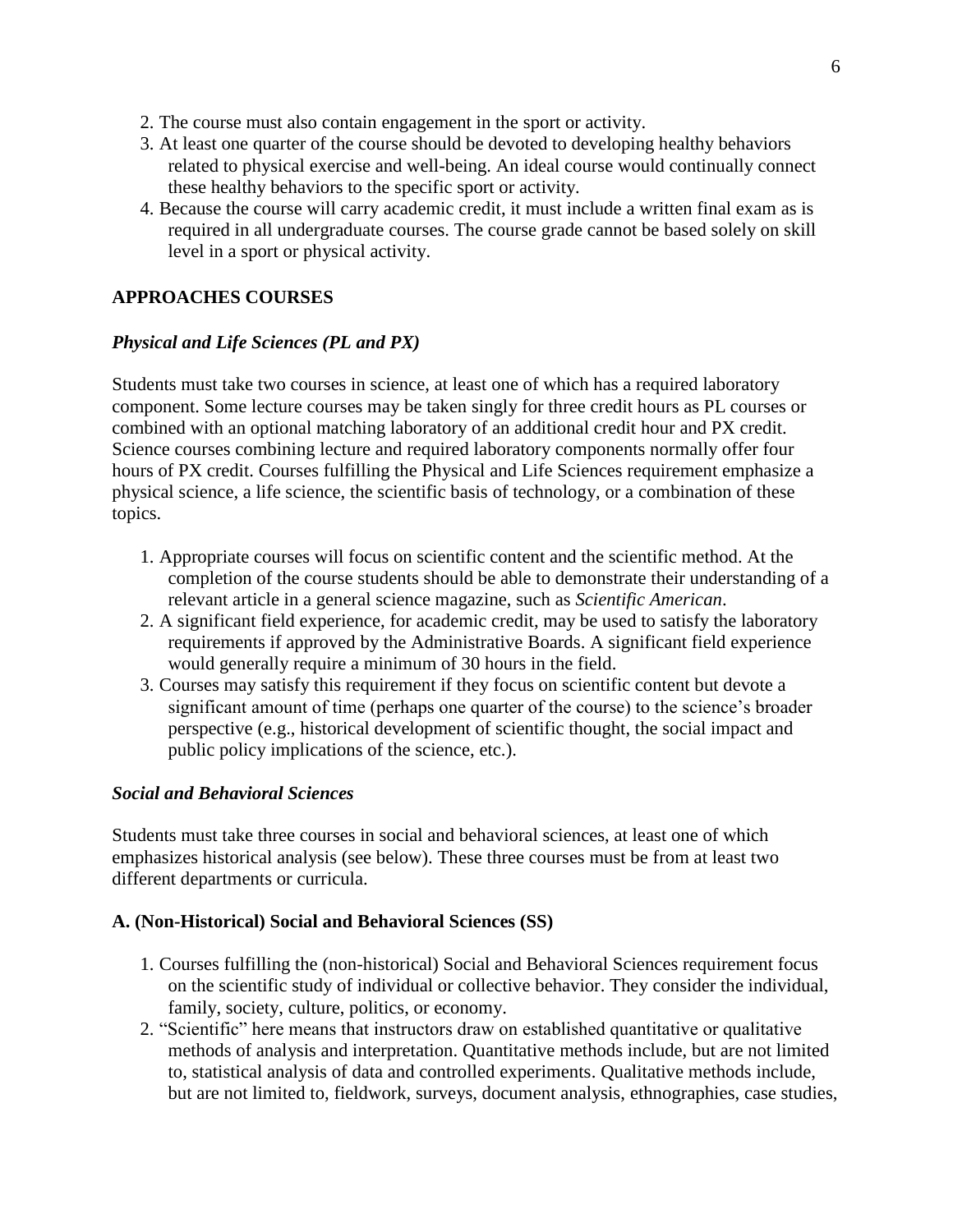and interviews.

3. Theoretical reflection on empirical findings also is understood as part of the work of the Social and Behavioral Sciences.

## **B. Historical Analysis (HS)**

Students must take at least one course that emphasizes Historical Analysis. Historical analysis involves the systematic study of human behaviors in past times, with an emphasis on how such behaviors change over time. This temporal dimension—particularly the priority given to change over time—distinguishes historical analysis from other forms of social and behavioral analysis. Although historical analysis may be conducted in various ways, explore diverse topics, and employ any number of methodologies, it is always concerned with people, or, more broadly, with social and cultural expressions, patterns, and processes shaped by or affecting humans, in past times.

- 1. Courses fulfilling the Historical Analysis requirement should focus on the study of some aspect or aspects of human behavior *in the past*. Such courses may cover broad periods of time or particular historical eras. Some may treat problems relating to the material world, while others will focus largely on cultural questions or intellectual concerns.
- 2. The primary emphasis should be on *historical* rather than contemporary phenomena and should concern human behavior in *social or cultural contexts*.
- 3. Courses surveying historical periods in art, photography, film, music, and the like, are suitable for fulfilling this requirement, so long as the *primary* focus remains on developments in the history of the medium and not on aesthetic considerations or matters of form.
- 4. Courses that focus on the history of a discipline (e.g., the history of anthropology) are appropriate if the course is sufficiently broad in conception to allow students to understand the history of the discipline in relation to the broader social and intellectual currents.

### *Humanities and Fine Arts*

### **A. Philosophical and/or Moral Reasoning (PH)**

One course in Philosophical and/or Moral Reasoning is required. The course must address philosophical questions—that is, fundamental questions about central areas or aspects of human experience or endeavor. The course must also teach methods of reasoning, analysis, and interpretation appropriate to such inquiry.

1. Philosophical questions often concern important topics such as knowledge, truth, reality, meaning, consciousness, identity, freedom, beauty, happiness, religion, social and political norms, obligation, justice, virtue, the good, and other topics when explored with philosophical complexity. The course need not focus on a single topic, since development of philosophical knowledge and skill is often well served by comparison, or by considering philosophical topics in combination. In courses that treat the social dimensions of philosophical reasoning, however, a significant portion (at least one-fifth)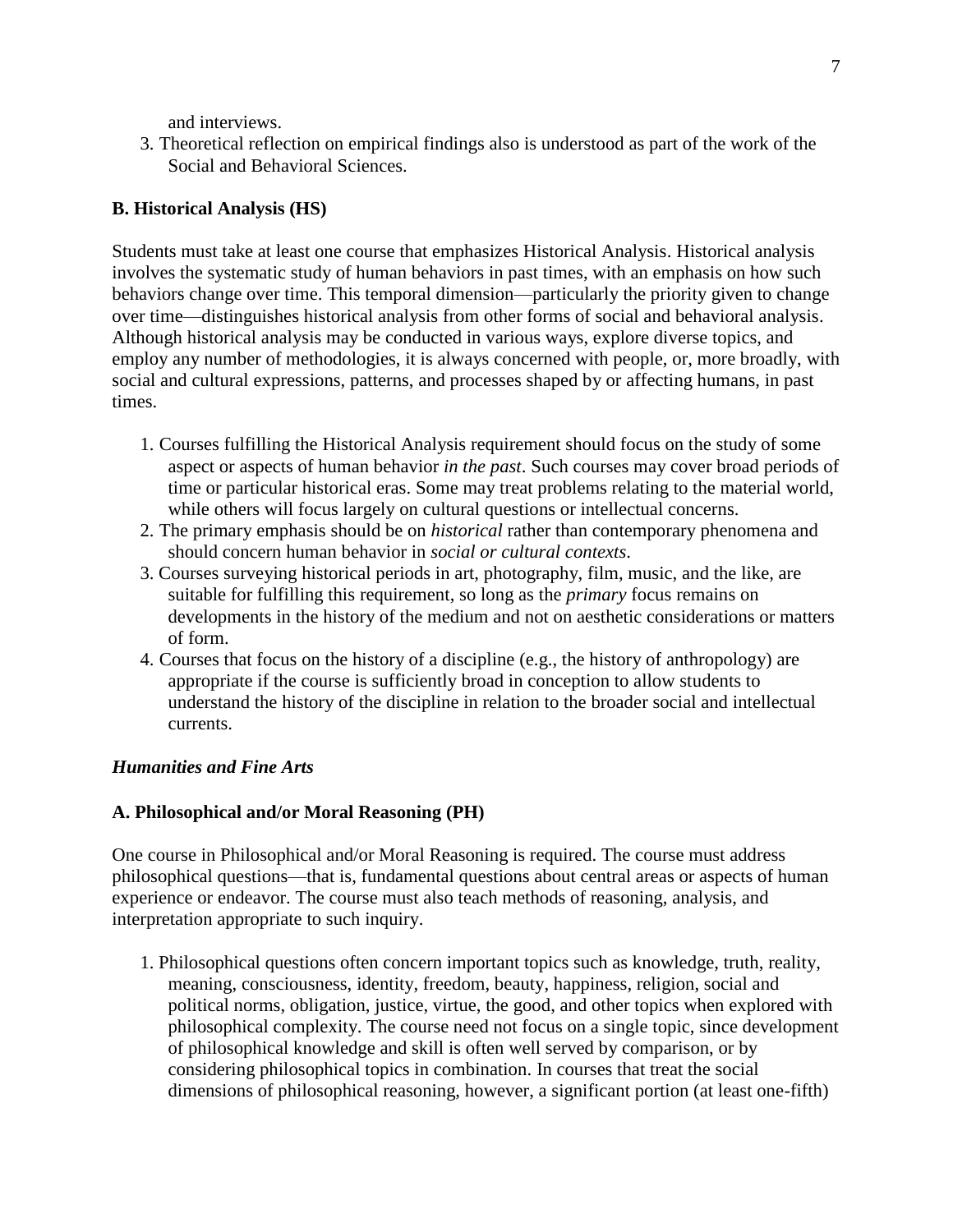of the course should address questions of morality and values.

- 2. Philosophical inquiry may be undertaken in conjunction with sociological, anthropological, scientific, political, historical, literary, and other kinds of analysis. Courses fulfilling the philosophical requirement will focus on understanding and critically assessing the truth, adequacy, defensibility, or value of the ideas being explored. Such courses ask students to be open to discovery, to allow their own convictions to be refined, and to understand the range and specificity of philosophical thinking.
- 3. Courses that treat philosophers primarily as historical figures or as the authors of texts generally do not fulfill the Philosophical and/or Moral Reasoning requirement but rather may meet the criteria for the Historical Analysis (HS) or Literary Arts (LA) Approaches requirements.

# **B. Literary Arts (LA)**

One course in Literary Arts is required. A literary or filmic text is a written or visual expression in any language of human experience; it is a cultural artifact derived from different historical periods and cultural origins. It is ordinarily but not exclusively an imaginative work and will typically take the form of poetry, narrative fiction, drama, essay, or a visual representation of such works. The text is defined in terms of a relationship among author, reader, society, and the historical circumstances of its creation.

A literature or film course is an organization of literary or filmic texts around unifying concepts such as themes, historical periods, genres, theories of criticism and analysis, or the creative writing of such texts. Courses in which films are compared to literary works or are analyzed with respect to plot, setting, characters, and themes also fulfill the Literary Arts requirement. Such a course can include interdisciplinary links to other studies in the humanities, fine arts, and social sciences, etc. In all cases, however, at least two-thirds of the course content should involve the reading/viewing/analysis/creation of literary or filmic texts.

### **C. Visual or Performing Arts (VP)**

One course in the Visual or Performing Arts, related to art, architecture, music, drama, design, performance studies, or film that emphasizes aesthetic content that is non-literary, is required. Such courses focus on creative expression in a variety of media and can include interdisciplinary links to other studies in the fine arts, humanities, and social sciences, etc. In all cases, however, at least two-thirds of the course content should involve analysis of a medium or creative expression within the visual or performing arts. Courses that satisfy this requirement are meant to foster critical thinking and creative practice, expand available means of expression, provide perspective into the human condition, and encourage life-long engagement with the fine arts.

The wide range of courses that might fulfill the requirement may focus either on the study or the creation of artistic expression. They must include substantial creative activity, or written assignments that examine creative activity. Appropriate examples include courses engaging students in the following activities:

1. Analyzing and creating art and crafts in various media, including painting, drawing,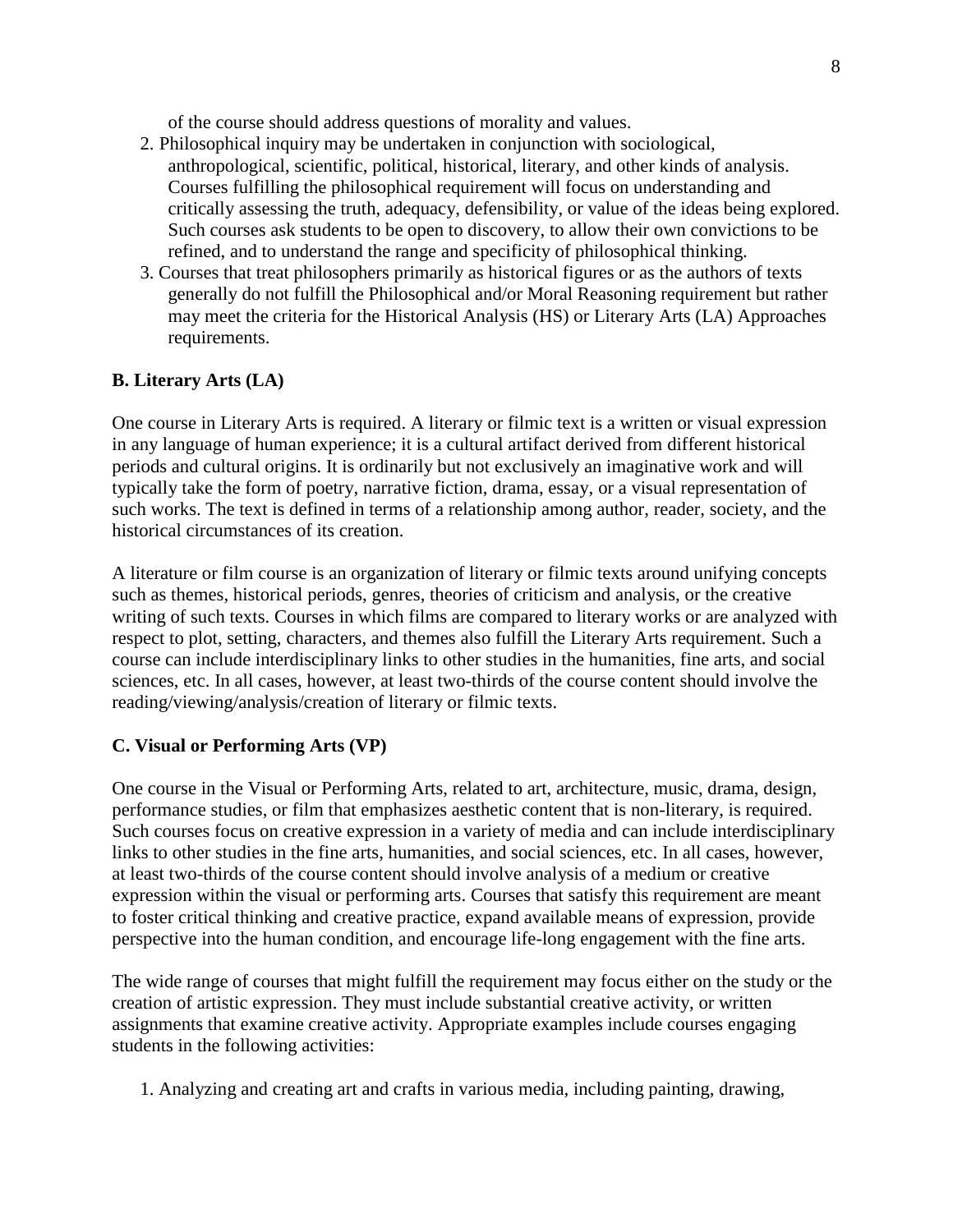sculpture, pottery, metalwork, textiles, etc.

- 2. Studying principles of visual literacy and making films, photographs, or digital images.
- 3. Analyzing and implementing various aspects of theatre production or design.
- 4. Playing music, composing music, or studying a variety of musical styles.

### **CONNECTIONS COURSES**

Courses that satisfy these requirements may also satisfy one of the Approaches requirements, another Connections requirement, or a requirement in the major and/or minor.

#### *Foundations across the Curriculum*

#### **One Communication-Intensive course is required. (CI)**

Communication-intensive courses are not merely courses involving more (or longer) writing assignments and oral presentations than other courses do. Content-area courses with an emphasis on written and oral communication are intended to prepare students to write and speak effectively in particular disciplines. Such courses should directly or indirectly help students recognize that different disciplines employ different strategies for written and oral communication. Communication-intensive courses must provide students practice with and instructor feedback on written and oral assignments within a specific disciplinary context. When feasible, students should be encouraged to take a communication-intensive course in their major or minor area of study.

- 1. A content course that carries the CI designation must integrate writing and speaking with the subject matter of the course in evident and important ways, making such assignments a substantial portion (at least 20%) of the final grade for the course. The emphasis of the course must be on the content as well as on the way in which the content is communicated.
- 2. Responses to assignments should reflect course content, and must promote the revision of written or oral work in response to instructor, and perhaps also student, feedback and discussion. Courses fulfilling the CI requirement give students the opportunity to revise for a grade a draft or an oral presentation based on the instructor's comments.
- 3. Courses that incorporate communication only in the form of one research paper and/or oral report at the end of the term, or written and oral reports with no opportunity for revision, are *not* eligible for the CI designation.

#### **One Quantitative-Intensive course is required (QI).**

This second-level requirement is intended to develop and refine quantitative-reasoning skills in disciplinary contexts and to integrate the foundational skills across the curriculum. Students should become acquainted with how quantitative methods are applied in their major fields of interest and, when feasible, should be encouraged to take a quantitative methods course in their major or minor area of study or in an allied field. The course can either be (a) an additional core mathematical sciences course (as described in the Foundations component above), or (b) a course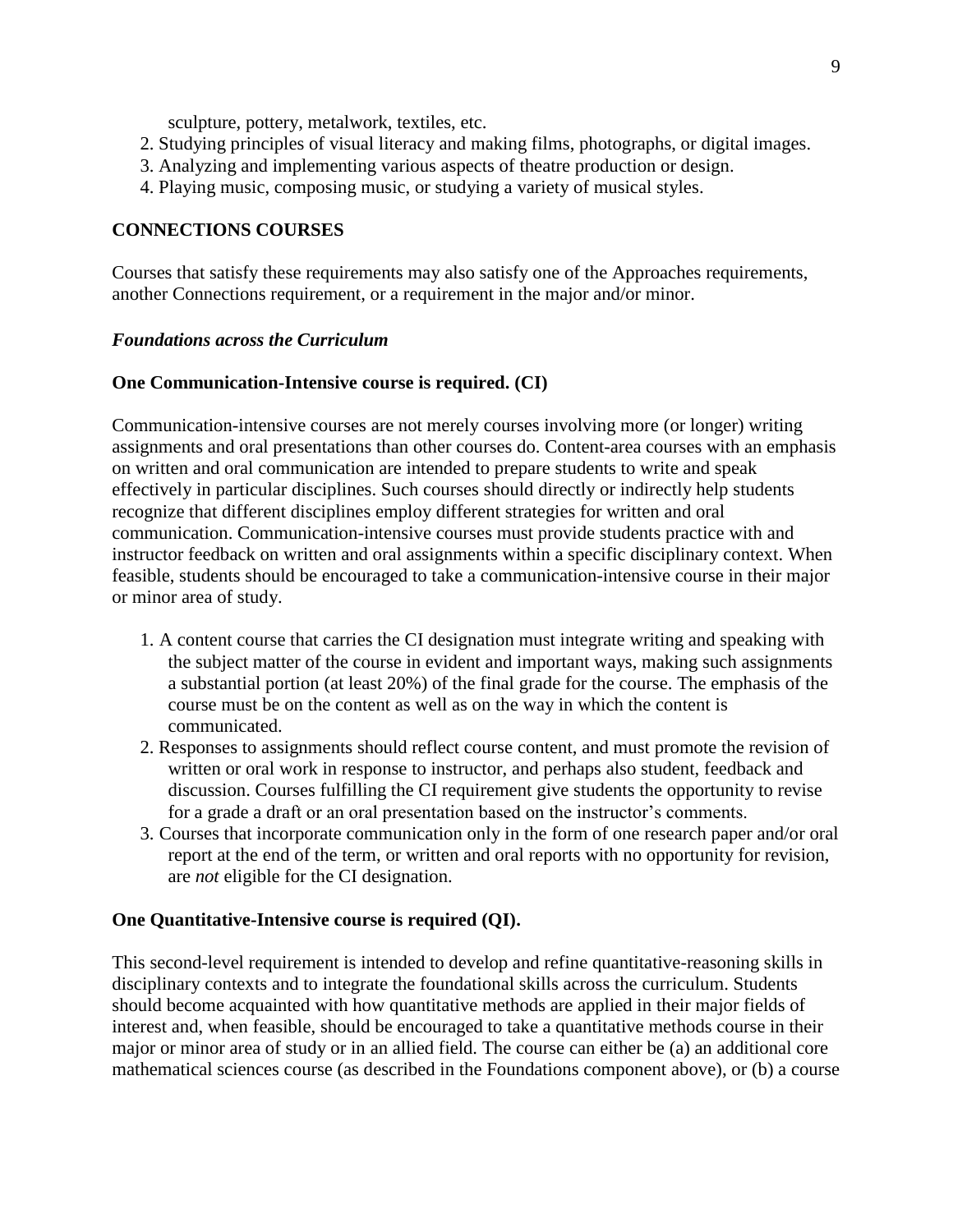in any department with a substantial quantitative component (at least half). The course content should involve students in some of the following activities:

- 1. Using quantitative methods to model and solve problems, including problems requiring the development and implementation of computational algorithms.
- 2. Developing numerical reasoning above the level of basic algebra and trigonometry.
- 3. Collecting and interpreting quantitative data.
- 4. Constructing logically sound arguments and recognizing fallacies by using quantitative information, mathematical analysis, formal logic, and proofs.
- 5. Expressing ideas and concepts from the mathematical sciences orally and in writing.
- 6. Connecting the role of the mathematical sciences to cultural change, to other sciences, and to the arts and humanities.

# *Local, National, and Global Connections*

# **A. Experiential Education (EE)**

One course that connects academic inquiry with a structured, active learning experience is required. Experiential education takes many forms and develops many skills. It might develop research skills, promote global awareness, enhance career development, encourage community service, support creative expression, or promote closer relationships among students, faculty members, staff, and the wider community. Many of the sanctioned learning experiences will be outside the classroom or off campus, but appropriate on-campus learning sites include the North Carolina Memorial Hospital, the Frank Porter Child Development Center, WUNC-TV, and WUNC-Radio. Summer employment, life experiences, and other learning undertaken for personal or professional enrichment, but not for academic credit, cannot be approved as fulfilling the Experiential Education requirement.

The Experiential Education requirement may be satisfied by completing a course or program of study abroad in any of the following six categories:

- 1. Undergraduate research: sustained, mentored research experience for academic credit, including Honors thesis courses.
- 2. Approved service learning: Such courses must be approved by the Administrative Boards of the General College and College of Arts and Sciences and require at least 30 hours of supervised service that meets community-identified needs in an off-campus placement.
- 3. A course with a required, substantial field trip or fieldwork component: These courses must involve all students in at least 30 hours of appropriate off-campus fieldwork or field trips. The fieldwork component of the course should integrate a range of subject matter and provide an active opportunity for the student to investigate original problems and apply techniques used by professionals in the discipline.
- 4. Departmental or University-unit internship or experiential independent study: Internships and experiential independent study courses must (a) be administered by an academic school, department, curricula, or University unit, (b) require a minimum of 100 hours of service or work, and (c) have a unit or departmental faculty adviser to assist students with setting appropriate goals and providing guidance throughout the experience. Though an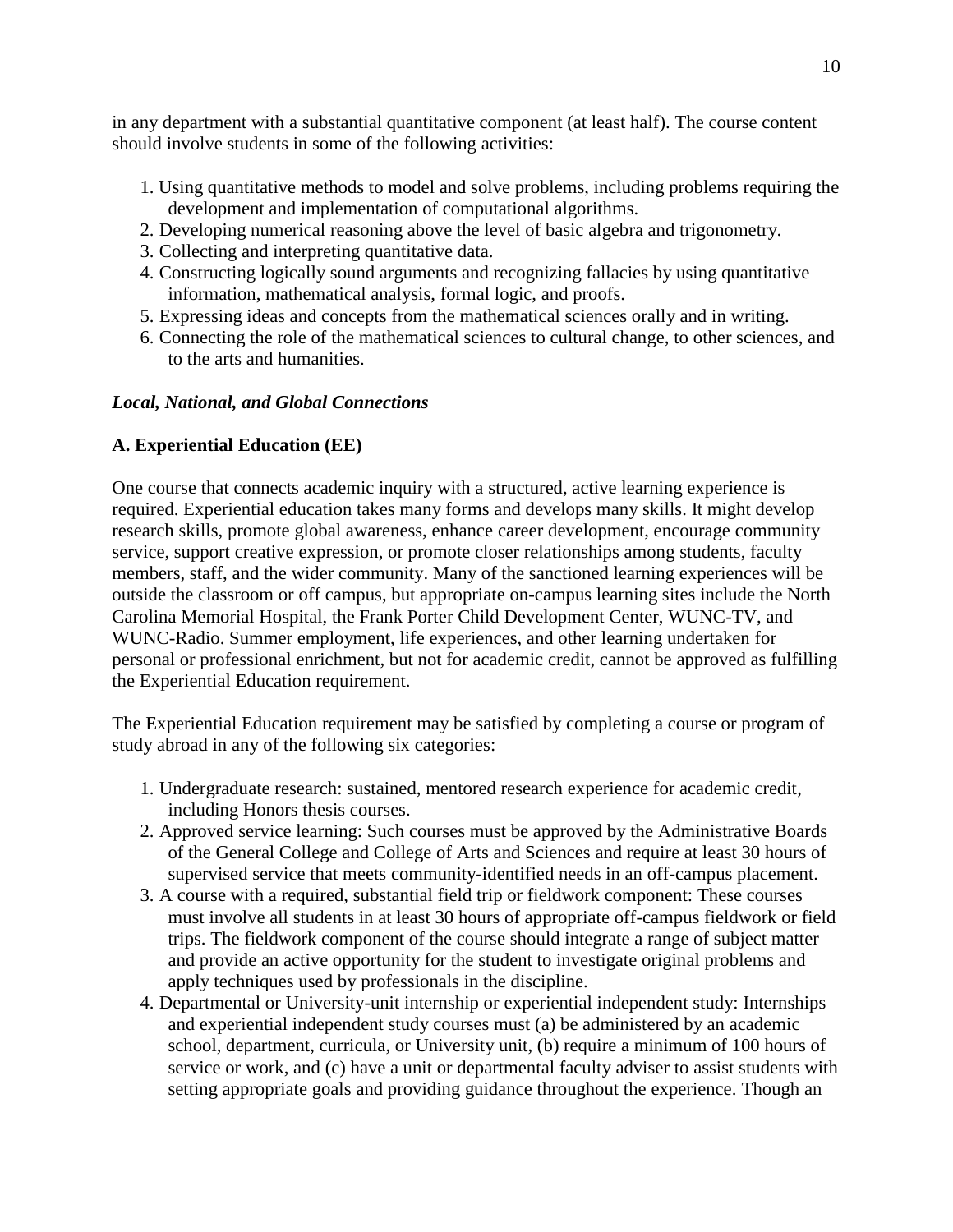internship in a student's major may be desirable, not all majors offer internships or have sufficient capacity to accommodate everyone. Internships for academic credit, even if outside a student's major, nevertheless fulfill the Experiential Education requirement.

- 5. Approved study abroad program: These programs include only those approved by the UNC-Chapel Hill Study Abroad Office or the UNC-Chapel Hill Honors Program.
- 6. Direct and sustained engagement in a creative process: In conjunction with a literary, musical, dramatic, or studio arts class, a student may participate in a supervised community arts program or produce art for community purposes under faculty supervision culminating in at least 30 hours of work during the semester. Courses in any department or University unit that require at least 30 hours of faculty-supervised work and that culminate in public programming may also satisfy the Experiential Education requirement.

## **B. U.S. Diversity (US)**

One course that aims to help students develop a greater understanding of diverse peoples and cultures within the United States and, thereby, enhance their ability to fulfill the obligations of U.S. citizenship, is required.

- 1. Courses must systematically explore the perspectives/experiences of at least one U.S. subculture. Such groups might include African-Americans, Asian-Americans, European-Americans, Latino/as, Native Americans, or distinct subcultures within these broad categories. Other culturally distinct groups not identified here may qualify if a case can be made for their cultural/historical significance. A course that addresses in systematic fashion other aspects of diversity such as age, class, gender, sexual orientation, region, or religion may also satisfy the U.S. Diversity requirement.
- 2. Because the United States is part of the North Atlantic world, a course approved as fulfilling the U.S. Diversity requirement cannot also fulfill the North Atlantic World requirement.

### **C. The North Atlantic World (NA)**

One course that focuses on the North Atlantic World is required. Such a course may address the history, culture, or society of the region but should devote more than two-thirds of the course content, as determined by the reading assignments and class sessions, to the region. The purpose of the requirement is to assure that students understand the world in which they live. The "North Atlantic World" is a phrase that has at once geographical and cultural referents. On the North American side, the North Atlantic World refers to the United States and Canada, and it includes the cultures of Native Americans. In Europe, the boundaries are more difficult to draw, but the notion of *language families* can be useful in mapping the borders: the requirement refers to cultures and societies whose dominant language belongs to the Germanic, Celtic, or Romance language families. Using this criterion does not solve all difficulties, since European boundaries have changed over time and include some complicated cases (e.g., Finland and Hungary), but this standard should be a useful guideline in most instances. Because of the region's influences on Western Europe and North America, the southern boundaries of the North Atlantic World extend to the Mediterranean—from the Iberian Peninsula to Greece.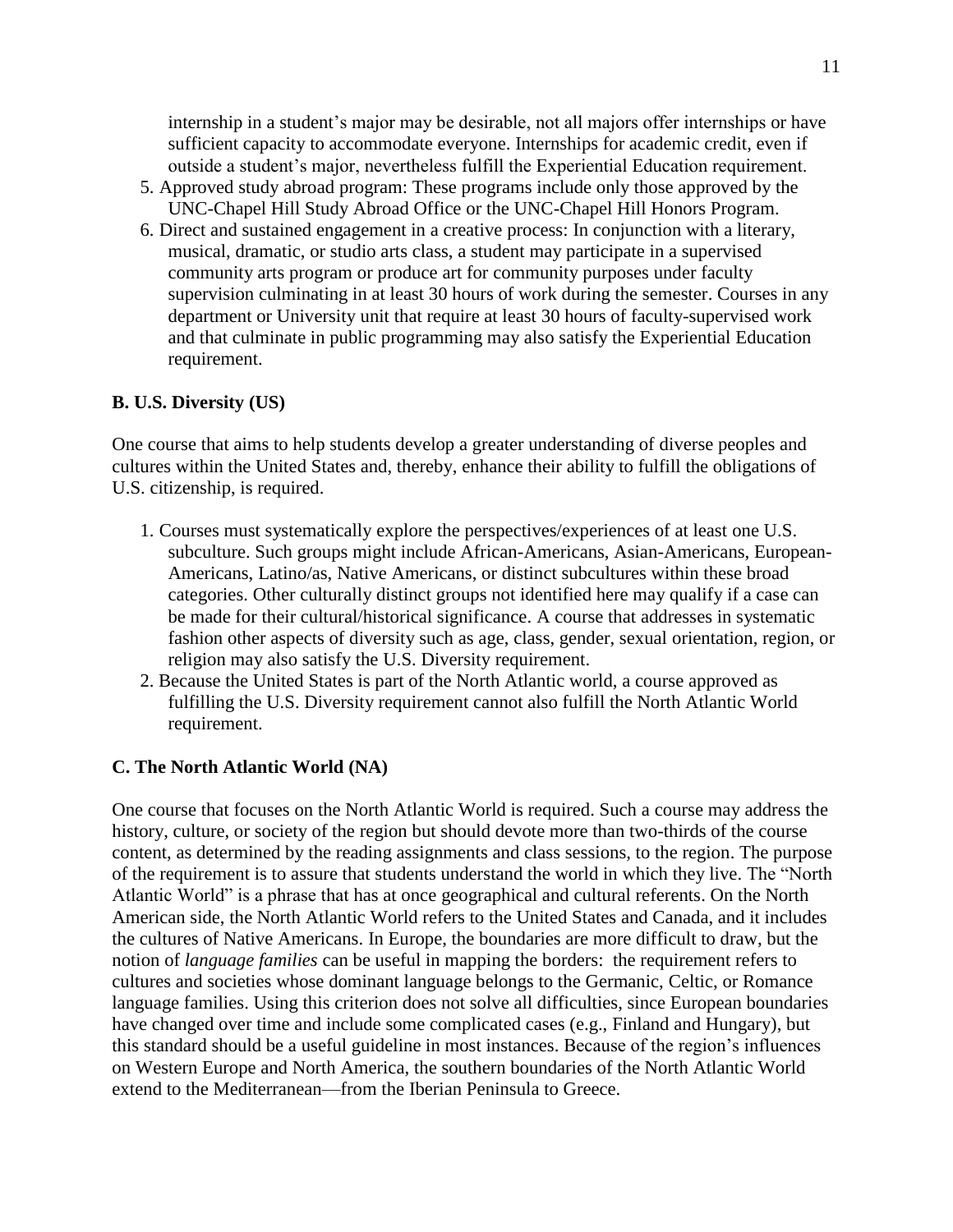Exclusions: Courses dealing with some periods of ancient and medieval history of some Mediterranean cultures from Spain to Greece might be understood as "Beyond the North Atlantic World," or "World before 1750." Courses dealing with diverse groups in the United States are best considered as fulfilling the "U.S. Diversity" requirement. Courses designated as fulfilling the "U.S. Diversity" requirement cannot also be designated as fulfilling the "North Atlantic World" requirement.

# **D. The World before 1750 (WB)**

One historically-oriented course that focuses on the period prior to 1750 CE is required. "Focuses on" means that at least two-thirds of the course content, as indicated by the assigned readings and class sessions, is devoted to the period. "Historically-oriented" means that the course either deals explicitly and substantially with change over time or that it situates the course material within a cultural, political, or social context. This requirement, which aims to provide some chronological scope to the curriculum, is included because pre-modern periods of human history differed significantly from our own, and pre-modern ideas, practices, and institutions continue to exert a profound influence on the contemporary world.

- 1. Courses fulfilling this requirement should focus on human beliefs, practices, or institutions in the period prior to 1750 CE. Such courses may cover broad periods of time or a particular pre-modern era (i.e., before 1750). The broad standards regarding this requirement are similar to those developed for the Historical Analysis Approaches requirement. In the case of this requirement, however, the additional expectation is that courses will devote at least two-thirds of the class time and out-of-class assignments to the pre-1750 period. This focus should be reflected in the assigned readings and class sessions.
- 2. Exposure to a historically-oriented course focusing on the period prior to 1750 will help students to attain a broader and deeper understanding of pre-modern history and insight into the ways in which events and processes occurring hundreds or thousands of years ago continue to affect us today.

# **E. Beyond the North Atlantic (BN)**

Asia, Africa, the Middle East, Latin America, Eastern Europe, and the Pacific have been important in world affairs, and knowledge of the history, geography, and culture of these regions is necessary for effective citizenship. One course focusing on at least one of these regions is required. At least two-thirds of the course must deal with one of these regions to insure that students have some understanding of a culture that is geographically distant from the United States. Courses fulfilling this requirement focus on a society or region outside North America and Western Europe, as that area is defined by the North Atlantic World requirement. The course may concern itself with a specific aspect of culture—such as literature, religion, or art—or may involve historical or other social scientific analysis of the experiences of the people in the society or region.